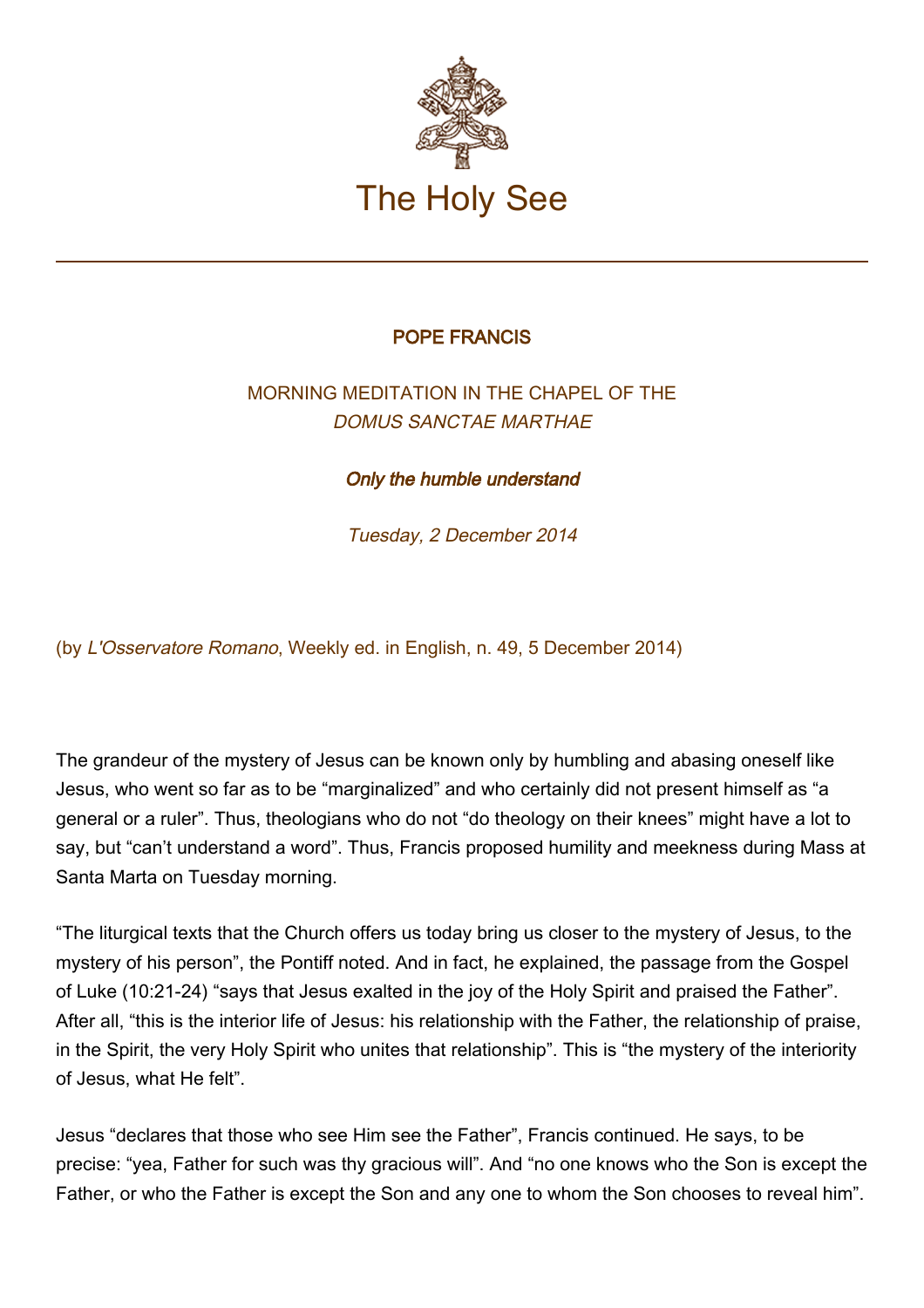The Father, the Pope emphasized, "is known only by Jesus: Jesus knows the Father". And therefore, "when Philip went to Jesus and said: show us the Father", the Lord answered him: "Philip, he who has seen me has seen the Father". In fact "the union between them is great: He is the image of the Father; He is the closeness and the tenderness of the Father to us". And, "the Father draws close to us in Jesus".

Francis then indicated that "in the farewell speech after the Last Supper", Jesus repeats several times: "Father, that they may all be one; even as thou, Father, art in me". And Jesus "promises the Holy Spirit, because it is the Holy Spirit who creates this unity, as he does between the Father and the Son". And "Jesus joyfully exalts in the Holy Spirit".

This leads toward the "mystery of Jesus", the Pontiff explained. However, "this mystery does not remain just between them. It has been revealed to us". Thus, the Father "was revealed by Jesus: He makes the Father known to us; He introduces us to this interior life that He has". The Pope then asked, who does Jesus reveal the Father to? "To whom does He give this grace?". Jesus himself gives the answer, as read in the Gospel of Luke: "I thank thee, Father, Lord of heaven and earth, that thou hast hidden these things from the wise and understanding and revealed them to babes".

For this reason, "only those with the heart of babes are capable of receiving this revelation". Only those with a "humble, meek heart, which feels the need to pray, to open up to God, to feel poor" have this capacity. In a word, "only those who go forth with the first beatitude: the poor in spirit".

Of course, the Pope acknowledged, "so many can learn science, even theology". However, "if they don't do this theology on their knees, humbly, that is, like babes, they can't understand a word". Perhaps "they may tell us many things, but they won't understand a word". For "only this poverty is capable of receiving the revelation that the Father gives through Jesus". What's more, "Jesus comes not as an army general", not as "a powerful ruler". He will instead sprout, "as a shoot", like in the First Reading from the Prophet Isaiah (11:1-10): "There shall come forth a shoot from the stump of Jesse". Thus, Pope Francis said, "He is a shoot, He is humble, He is meek, and He has come for the humble, for the meek, to bring salvation to the sick, to the poor, to the oppressed, as He himself says in the Fourth Chapter of Luke, when He is in the Synagogue in Nazareth". And Jesus has come "for the marginalized: He marginalized himself; He does not have a nonnegotiable value, being equal to God". Indeed, the Pope indicated, "He humbled himself, He debased himself". He "became an outcast, He humiliated himself" in order to "give us the mystery of the Father and his own".

The Pope remarked that "we cannot receive this revelation outside, outside of the world into which Jesus brings it: in humility, debasing himself". We can never forget that "the Word was made flesh, He marginalized himself in order to bring salvation to the marginalized". And "when the great John the Baptist, in prison, did not understand how things were there with Jesus, because he was